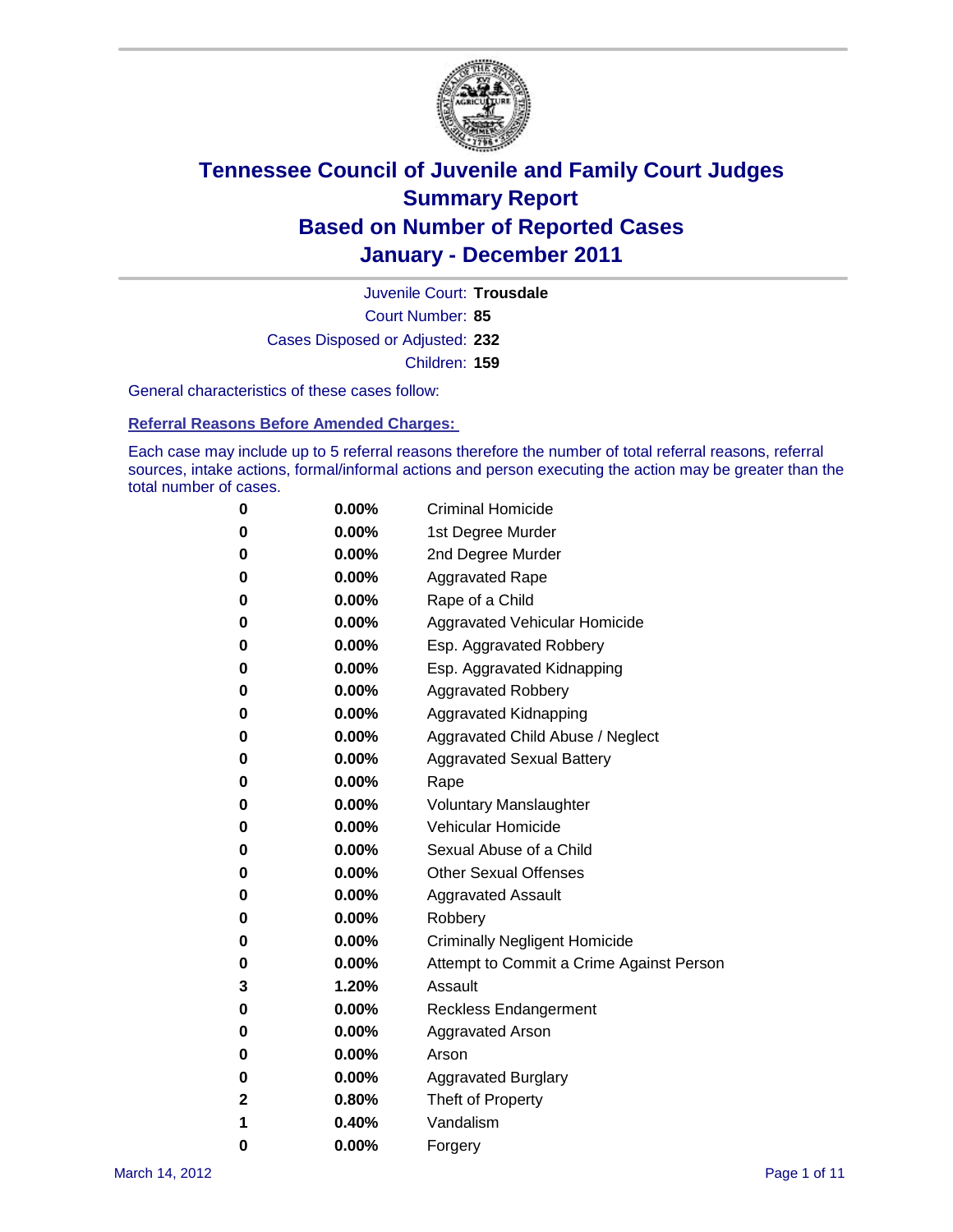

Court Number: **85** Juvenile Court: **Trousdale** Cases Disposed or Adjusted: **232** Children: **159**

#### **Referral Reasons Before Amended Charges:**

Each case may include up to 5 referral reasons therefore the number of total referral reasons, referral sources, intake actions, formal/informal actions and person executing the action may be greater than the total number of cases.

| 0            | 0.00%  | <b>Worthless Checks</b>                                     |
|--------------|--------|-------------------------------------------------------------|
| 0            | 0.00%  | Illegal Possession / Fraudulent Use of Credit / Debit Cards |
| 0            | 0.00%  | <b>Burglary</b>                                             |
| 1            | 0.40%  | Unauthorized Use of a Vehicle                               |
| 0            | 0.00%  | <b>Cruelty to Animals</b>                                   |
| 0            | 0.00%  | Sale of Controlled Substances                               |
| 0            | 0.00%  | <b>Other Drug Offenses</b>                                  |
| 0            | 0.00%  | <b>Possession of Controlled Substances</b>                  |
| 0            | 0.00%  | <b>Criminal Attempt</b>                                     |
| 1            | 0.40%  | Carrying Weapons on School Property                         |
| 0            | 0.00%  | Unlawful Carrying / Possession of a Weapon                  |
| 0            | 0.00%  | <b>Evading Arrest</b>                                       |
| 0            | 0.00%  | Escape                                                      |
| 0            | 0.00%  | Driving Under Influence (DUI)                               |
| 1            | 0.40%  | Possession / Consumption of Alcohol                         |
| 0            | 0.00%  | Resisting Stop, Frisk, Halt, Arrest or Search               |
| 0            | 0.00%  | <b>Aggravated Criminal Trespass</b>                         |
| 0            | 0.00%  | Harassment                                                  |
| 0            | 0.00%  | Failure to Appear                                           |
| 0            | 0.00%  | Filing a False Police Report                                |
| 0            | 0.00%  | Criminal Impersonation                                      |
| 0            | 0.00%  | <b>Disorderly Conduct</b>                                   |
| 0            | 0.00%  | <b>Criminal Trespass</b>                                    |
| 2            | 0.80%  | <b>Public Intoxication</b>                                  |
| 0            | 0.00%  | Gambling                                                    |
| 43           | 17.20% | <b>Traffic</b>                                              |
| 0            | 0.00%  | <b>Local Ordinances</b>                                     |
| 0            | 0.00%  | Violation of Wildlife Regulations                           |
| 8            | 3.20%  | Contempt of Court                                           |
| $\mathbf{2}$ | 0.80%  | Violation of Probation                                      |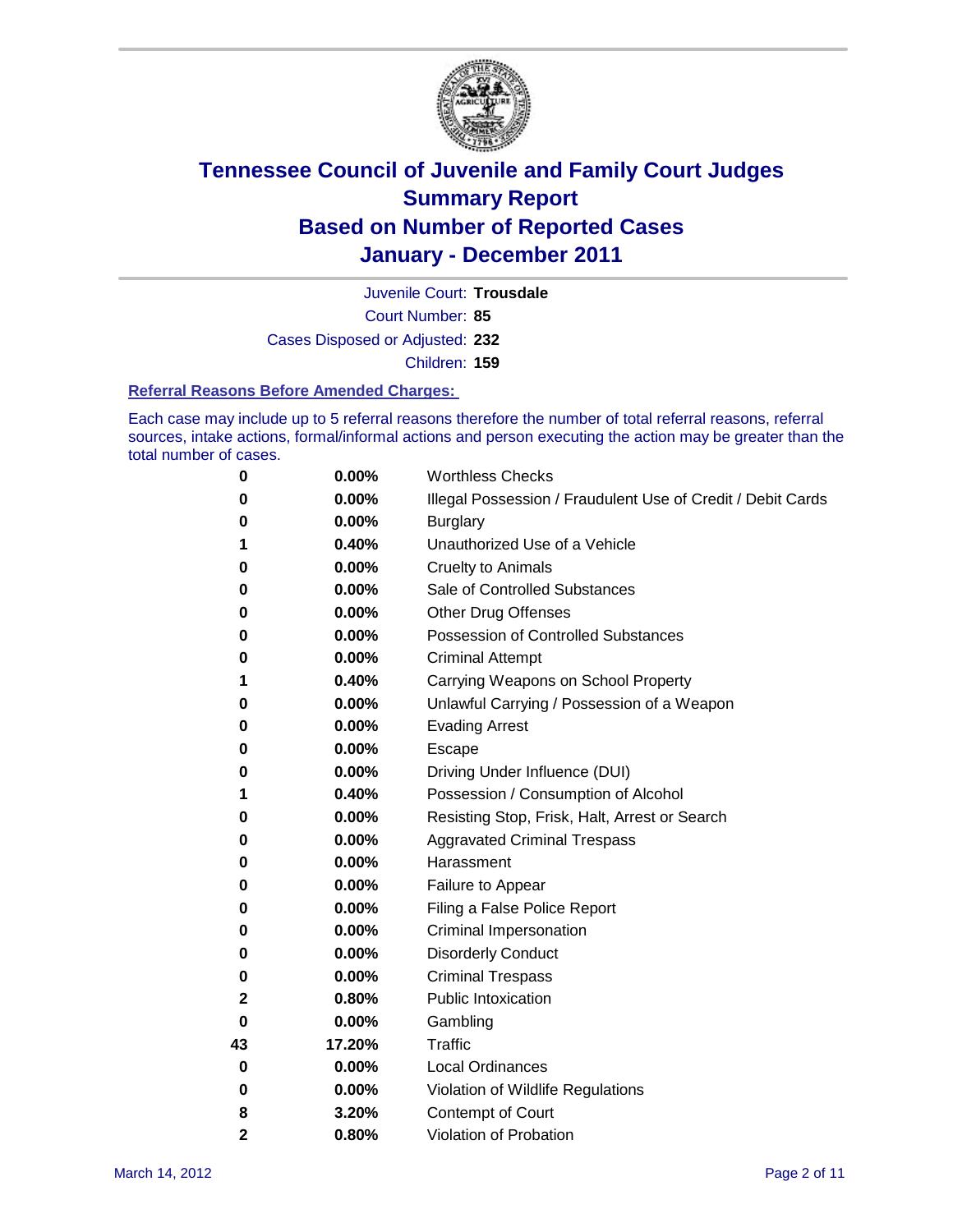

Court Number: **85** Juvenile Court: **Trousdale** Cases Disposed or Adjusted: **232** Children: **159**

#### **Referral Reasons Before Amended Charges:**

Each case may include up to 5 referral reasons therefore the number of total referral reasons, referral sources, intake actions, formal/informal actions and person executing the action may be greater than the total number of cases.

| 0                       | 0.00%    | <b>Violation of Aftercare</b>          |
|-------------------------|----------|----------------------------------------|
| $\overline{\mathbf{4}}$ | 1.60%    | Unruly Behavior                        |
| 19                      | 7.60%    | Truancy                                |
| 3                       | 1.20%    | In-State Runaway                       |
| 0                       | $0.00\%$ | Out-of-State Runaway                   |
| 3                       | 1.20%    | Possession of Tobacco Products         |
| 0                       | 0.00%    | Violation of a Valid Court Order       |
| $\bf{0}$                | $0.00\%$ | <b>Violation of Curfew</b>             |
| 0                       | $0.00\%$ | Sexually Abused Child                  |
| 0                       | 0.00%    | <b>Physically Abused Child</b>         |
| 7                       | 2.80%    | Dependency / Neglect                   |
| 0                       | $0.00\%$ | Termination of Parental Rights         |
| 0                       | $0.00\%$ | <b>Violation of Pretrial Diversion</b> |
| 0                       | 0.00%    | Violation of Informal Adjustment       |
| 70                      | 28.00%   | <b>Judicial Review</b>                 |
| 0                       | 0.00%    | <b>Administrative Review</b>           |
| 5                       | 2.00%    | <b>Foster Care Review</b>              |
| 9                       | 3.60%    | Custody                                |
| 3                       | 1.20%    | Visitation                             |
| 15                      | 6.00%    | Paternity / Legitimation               |
| 24                      | 9.60%    | <b>Child Support</b>                   |
| $\mathbf 0$             | 0.00%    | <b>Request for Medical Treatment</b>   |
| $\bf{0}$                | 0.00%    | <b>Consent to Marry</b>                |
| 24                      | 9.60%    | Other                                  |
| 250                     | 100.00%  | <b>Total Referrals</b>                 |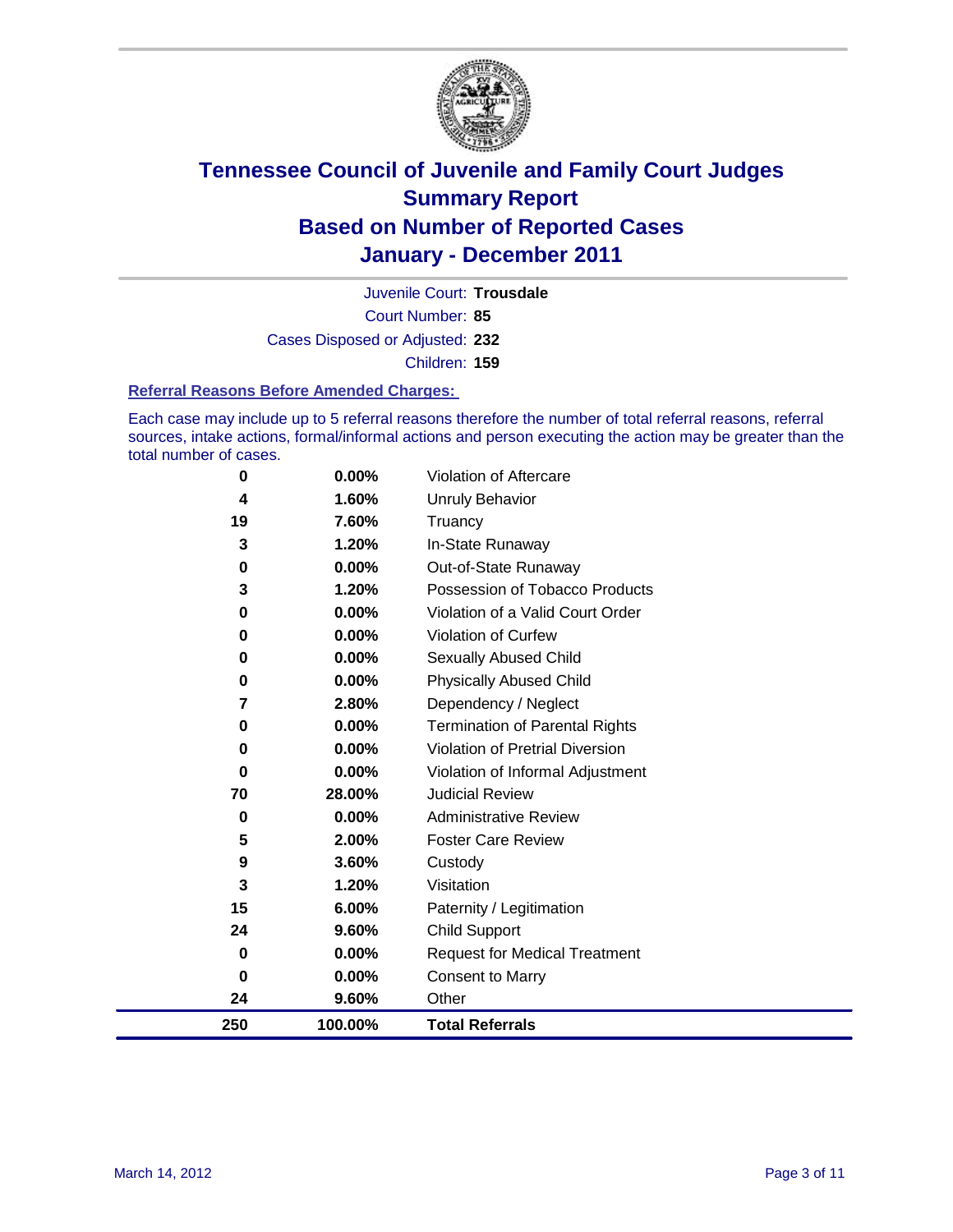

|                            |                                 | Juvenile Court: Trousdale         |  |  |
|----------------------------|---------------------------------|-----------------------------------|--|--|
|                            | Court Number: 85                |                                   |  |  |
|                            | Cases Disposed or Adjusted: 232 |                                   |  |  |
|                            |                                 | Children: 159                     |  |  |
|                            |                                 |                                   |  |  |
| <b>Referral Sources: 1</b> |                                 |                                   |  |  |
| 54                         | 21.60%                          | Law Enforcement                   |  |  |
| 27                         | 10.80%                          | Parents                           |  |  |
| 4                          | 1.60%                           | <b>Relatives</b>                  |  |  |
| 0                          | $0.00\%$                        | Self                              |  |  |
| 21                         | 8.40%                           | School                            |  |  |
| 0                          | $0.00\%$                        | CSA                               |  |  |
| 13                         | 5.20%                           | <b>DCS</b>                        |  |  |
| 1                          | 0.40%                           | <b>Other State Department</b>     |  |  |
| 55                         | 22.00%                          | <b>District Attorney's Office</b> |  |  |
| 62                         | 24.80%                          | <b>Court Staff</b>                |  |  |
| 0                          | $0.00\%$                        | Social Agency                     |  |  |
| 1                          | 0.40%                           | <b>Other Court</b>                |  |  |
|                            |                                 |                                   |  |  |

| 250 | 100.00%  | <b>Total Referral Sources</b> |
|-----|----------|-------------------------------|
| 12  | 4.80%    | Other                         |
| 0   | $0.00\%$ | <b>Unknown</b>                |
| 0   | $0.00\%$ | Hospital                      |
| 0   | $0.00\%$ | Child & Parent                |
| 0   | $0.00\%$ | Victim                        |

### **Age of Child at Referral: 2**

| <b>Total Child Count</b> |                | 100.00% | 159 |  |
|--------------------------|----------------|---------|-----|--|
|                          | <b>Unknown</b> | 0.00%   | 0   |  |
| Ages 19 and Over         |                | 1.89%   | 3   |  |
| Ages 17 through 18       |                | 18.24%  | 29  |  |
| Ages 15 through 16       |                | 27.04%  | 43  |  |
| Ages 13 through 14       |                | 9.43%   | 15  |  |
| Ages 11 through 12       |                | 3.14%   | 5   |  |
| Ages 10 and Under        |                | 40.25%  | 64  |  |
|                          |                |         |     |  |

<sup>1</sup> If different than number of Referral Reasons (250), verify accuracy of your court's data.

<sup>2</sup> One child could be counted in multiple categories, verify accuracy of your court's data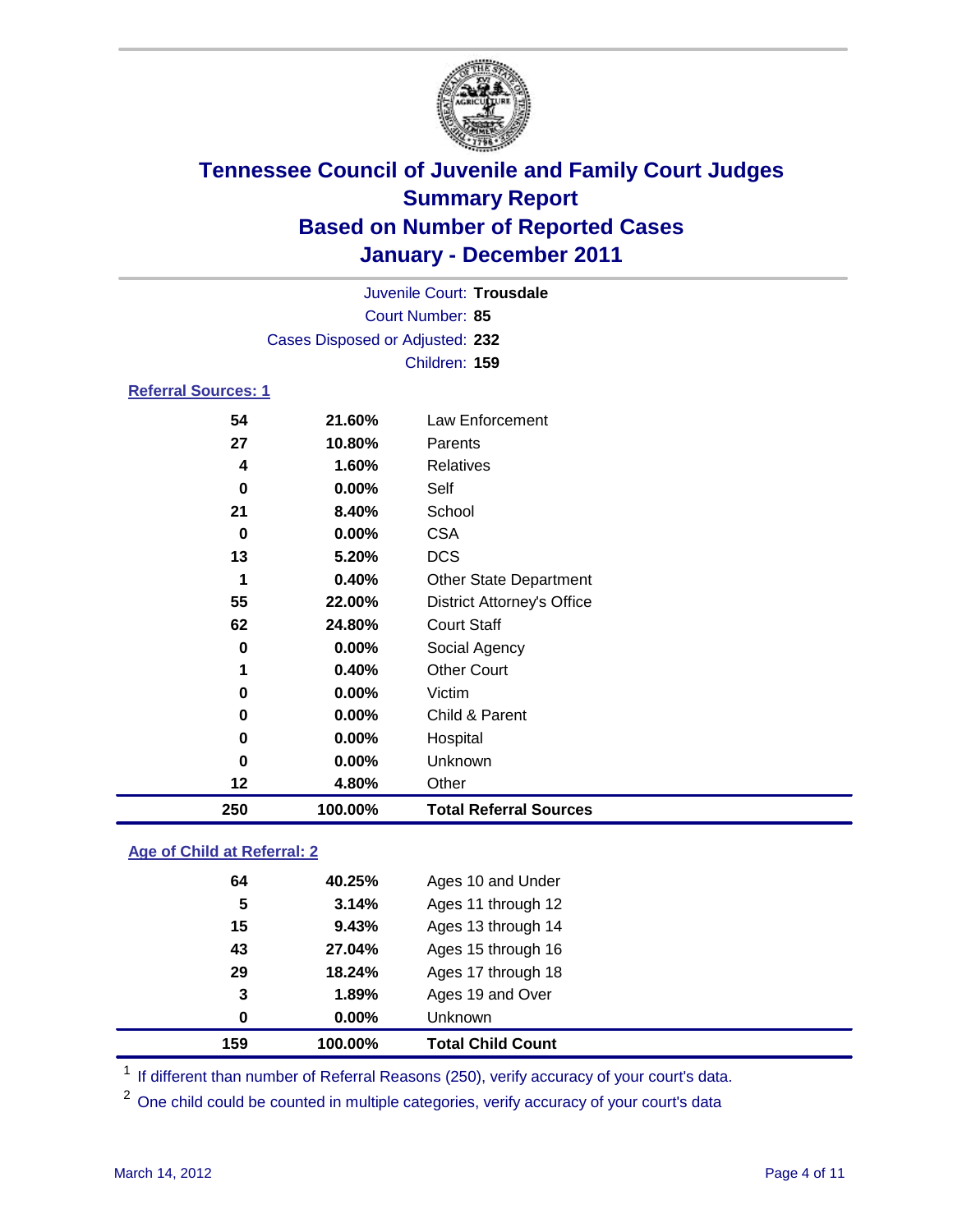

| Juvenile Court: Trousdale                  |                                 |                          |  |  |
|--------------------------------------------|---------------------------------|--------------------------|--|--|
|                                            | Court Number: 85                |                          |  |  |
|                                            | Cases Disposed or Adjusted: 232 |                          |  |  |
|                                            |                                 | Children: 159            |  |  |
| Sex of Child: 1                            |                                 |                          |  |  |
| 78                                         | 49.06%                          | Male                     |  |  |
| 78                                         | 49.06%                          | Female                   |  |  |
| 3                                          | 1.89%                           | Unknown                  |  |  |
| 159                                        | 100.00%                         | <b>Total Child Count</b> |  |  |
| Race of Child: 1                           |                                 |                          |  |  |
| 109                                        | 68.55%                          | White                    |  |  |
| 18                                         | 11.32%                          | African American         |  |  |
| $\mathbf 0$                                | 0.00%                           | Native American          |  |  |
| $\bf{0}$                                   | 0.00%                           | Asian                    |  |  |
| 17                                         | 10.69%                          | Mixed                    |  |  |
| 15                                         | 9.43%                           | Unknown                  |  |  |
| 159                                        | 100.00%                         | <b>Total Child Count</b> |  |  |
| <b>Hispanic Origin: 1</b>                  |                                 |                          |  |  |
| $\overline{7}$                             | 4.40%                           | Yes                      |  |  |
| 144                                        | 90.57%                          | No                       |  |  |
| 8                                          | 5.03%                           | Unknown                  |  |  |
| 159                                        | 100.00%                         | <b>Total Child Count</b> |  |  |
| <b>School Enrollment of Children: 1</b>    |                                 |                          |  |  |
| 79                                         | 49.69%                          | Yes                      |  |  |
| 37                                         | 23.27%                          | No                       |  |  |
| 43                                         | 27.04%                          | Unknown                  |  |  |
| 159<br>100.00%<br><b>Total Child Count</b> |                                 |                          |  |  |

One child could be counted in multiple categories, verify accuracy of your court's data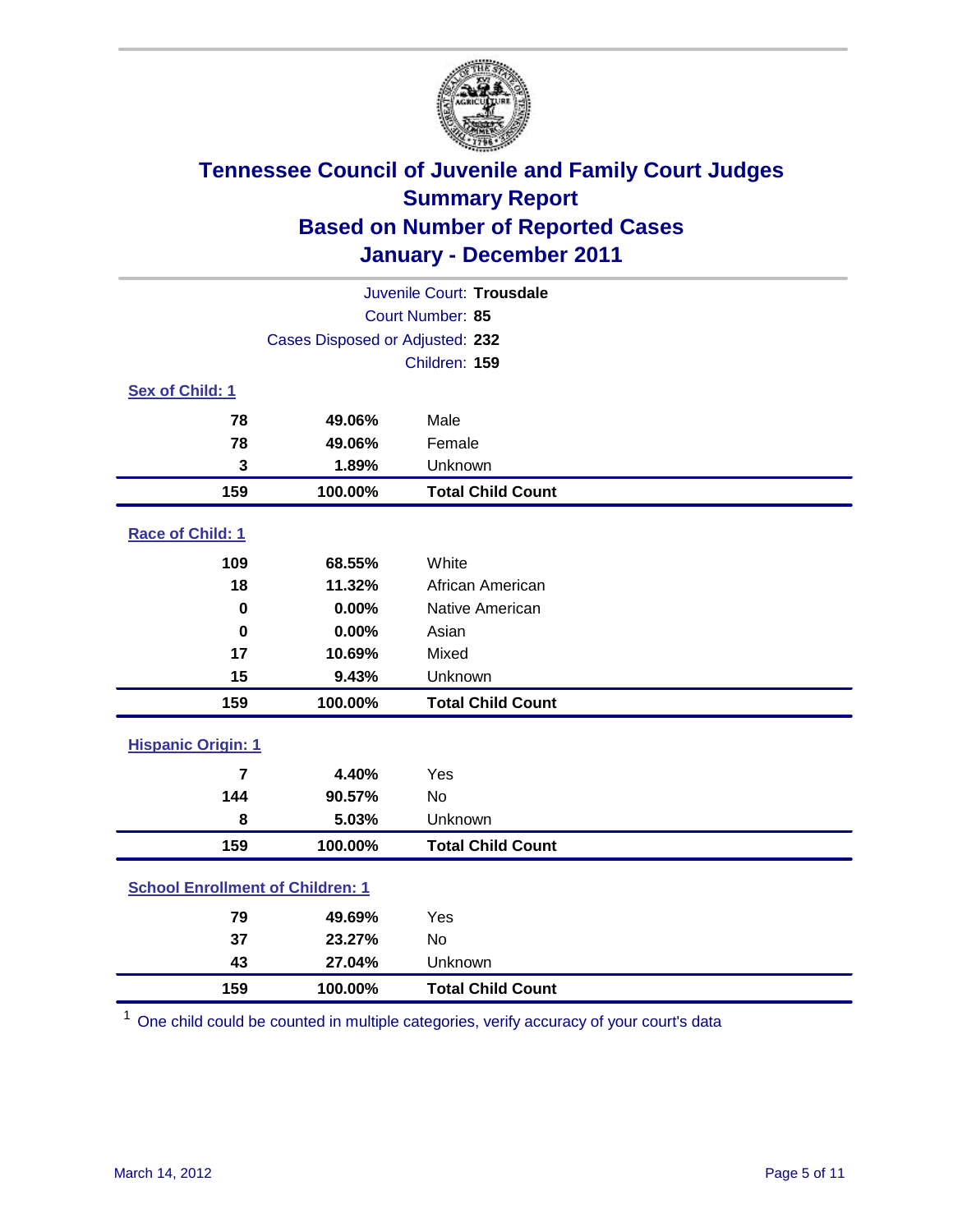

Court Number: **85** Juvenile Court: **Trousdale** Cases Disposed or Adjusted: **232** Children: **159**

### **Living Arrangement of Child at Time of Referral: 1**

| 159          | 100.00%  | <b>Total Child Count</b>     |
|--------------|----------|------------------------------|
| 3            | 1.89%    | Other                        |
| 2            | 1.26%    | <b>Unknown</b>               |
| 0            | $0.00\%$ | Independent                  |
| 0            | 0.00%    | In an Institution            |
| 0            | $0.00\%$ | In a Residential Center      |
| 0            | 0.00%    | In a Group Home              |
| 1            | 0.63%    | With Foster Family           |
| 2            | 1.26%    | With Adoptive Parents        |
| 17           | 10.69%   | <b>With Relatives</b>        |
| 11           | 6.92%    | With Father                  |
| 100          | 62.89%   | With Mother                  |
| 0            | 0.00%    | With Mother and Stepfather   |
| $\mathbf{2}$ | 1.26%    | With Father and Stepmother   |
| 21           | 13.21%   | With Both Biological Parents |
|              |          |                              |

### **Type of Detention: 2**

| 232      | 100.00%  | <b>Total Detention Count</b> |  |
|----------|----------|------------------------------|--|
| 0        | $0.00\%$ | Other                        |  |
| 227      | 97.84%   | Does Not Apply               |  |
| 0        | $0.00\%$ | Unknown                      |  |
| 0        | 0.00%    | <b>Psychiatric Hospital</b>  |  |
| $\bf{0}$ | 0.00%    | Jail - No Separation         |  |
| 0        | $0.00\%$ | Jail - Partial Separation    |  |
| 0        | $0.00\%$ | Jail - Complete Separation   |  |
| 5        | 2.16%    | Juvenile Detention Facility  |  |
| 0        | $0.00\%$ | Non-Secure Placement         |  |
|          |          |                              |  |

<sup>1</sup> One child could be counted in multiple categories, verify accuracy of your court's data

<sup>2</sup> If different than number of Cases (232) verify accuracy of your court's data.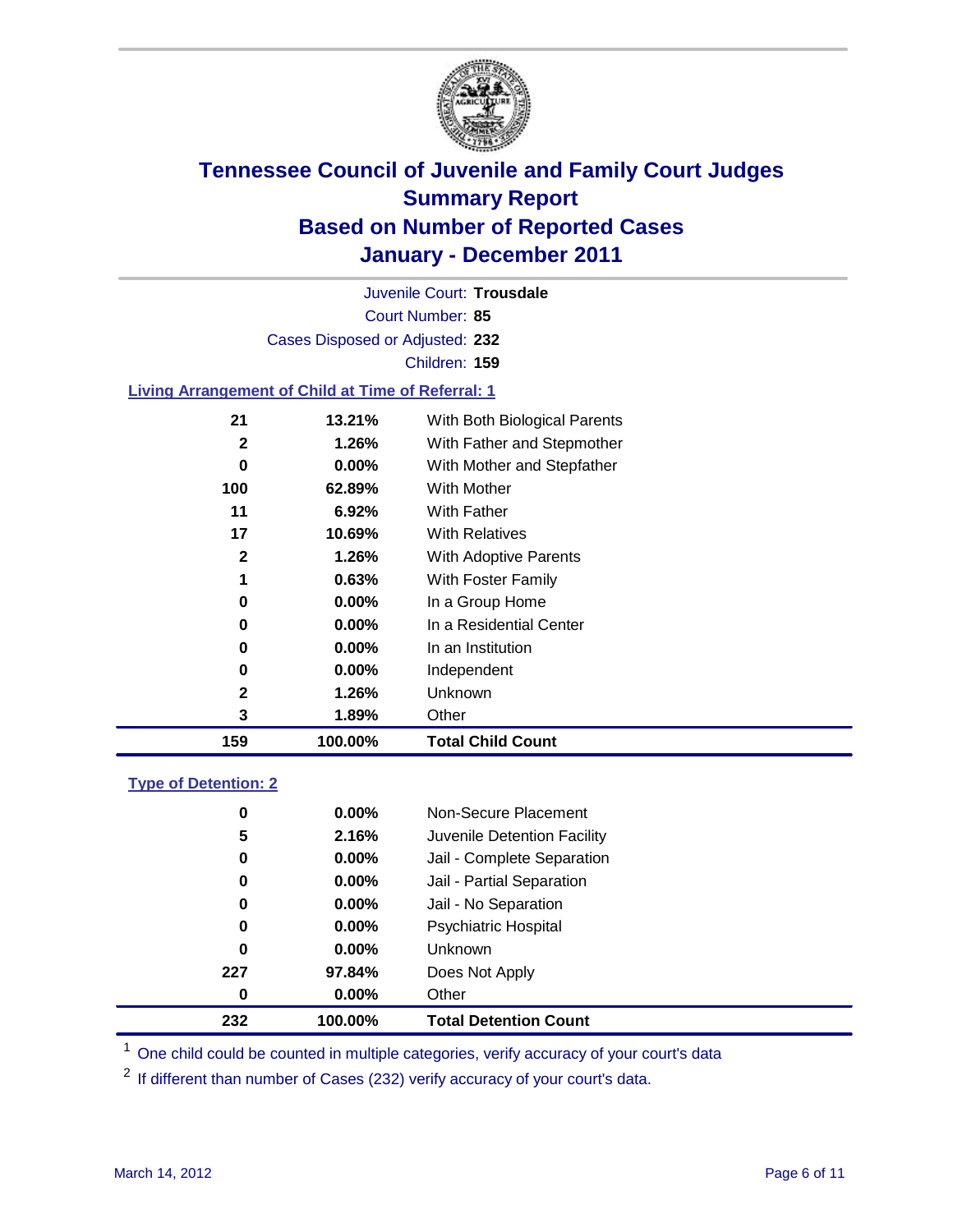

|                                                    | Juvenile Court: Trousdale       |                                     |  |  |  |
|----------------------------------------------------|---------------------------------|-------------------------------------|--|--|--|
|                                                    | Court Number: 85                |                                     |  |  |  |
|                                                    | Cases Disposed or Adjusted: 232 |                                     |  |  |  |
|                                                    |                                 | Children: 159                       |  |  |  |
| <b>Placement After Secure Detention Hearing: 1</b> |                                 |                                     |  |  |  |
| 1.29%<br>3<br>Returned to Prior Living Arrangement |                                 |                                     |  |  |  |
| 0                                                  | 0.00%                           | Juvenile Detention Facility         |  |  |  |
| 0                                                  | 0.00%                           | Jail                                |  |  |  |
| 0                                                  | 0.00%                           | Shelter / Group Home                |  |  |  |
| 1                                                  | 0.43%                           | <b>Foster Family Home</b>           |  |  |  |
| 0                                                  | 0.00%                           | Psychiatric Hospital                |  |  |  |
| 1                                                  | 0.43%                           | Unknown                             |  |  |  |
| 227                                                | 97.84%                          | Does Not Apply                      |  |  |  |
| $\mathbf 0$                                        | 0.00%                           | Other                               |  |  |  |
| 232                                                | 100.00%                         | <b>Total Placement Count</b>        |  |  |  |
| <b>Intake Actions: 2</b>                           |                                 |                                     |  |  |  |
| 114                                                | 45.60%                          | <b>Petition Filed</b>               |  |  |  |
| 5                                                  | 2.00%                           | <b>Motion Filed</b>                 |  |  |  |
| 46                                                 | 18.40%                          | <b>Citation Processed</b>           |  |  |  |
| 0                                                  | 0.00%                           | Notification of Paternity Processed |  |  |  |
| $\bf{0}$                                           | 0.00%                           | Scheduling of Judicial Review       |  |  |  |
| 0                                                  | 0.00%                           | Scheduling of Administrative Review |  |  |  |
| 5                                                  | 2.00%                           | Scheduling of Foster Care Review    |  |  |  |
| $\bf{0}$                                           | 0.00%                           | Unknown                             |  |  |  |
| 60                                                 | 24.00%                          | Does Not Apply                      |  |  |  |
| 20                                                 | 8.00%                           | Other                               |  |  |  |
| 250                                                | 100.00%                         | <b>Total Intake Count</b>           |  |  |  |

<sup>1</sup> If different than number of Cases (232) verify accuracy of your court's data.

<sup>2</sup> If different than number of Referral Reasons (250), verify accuracy of your court's data.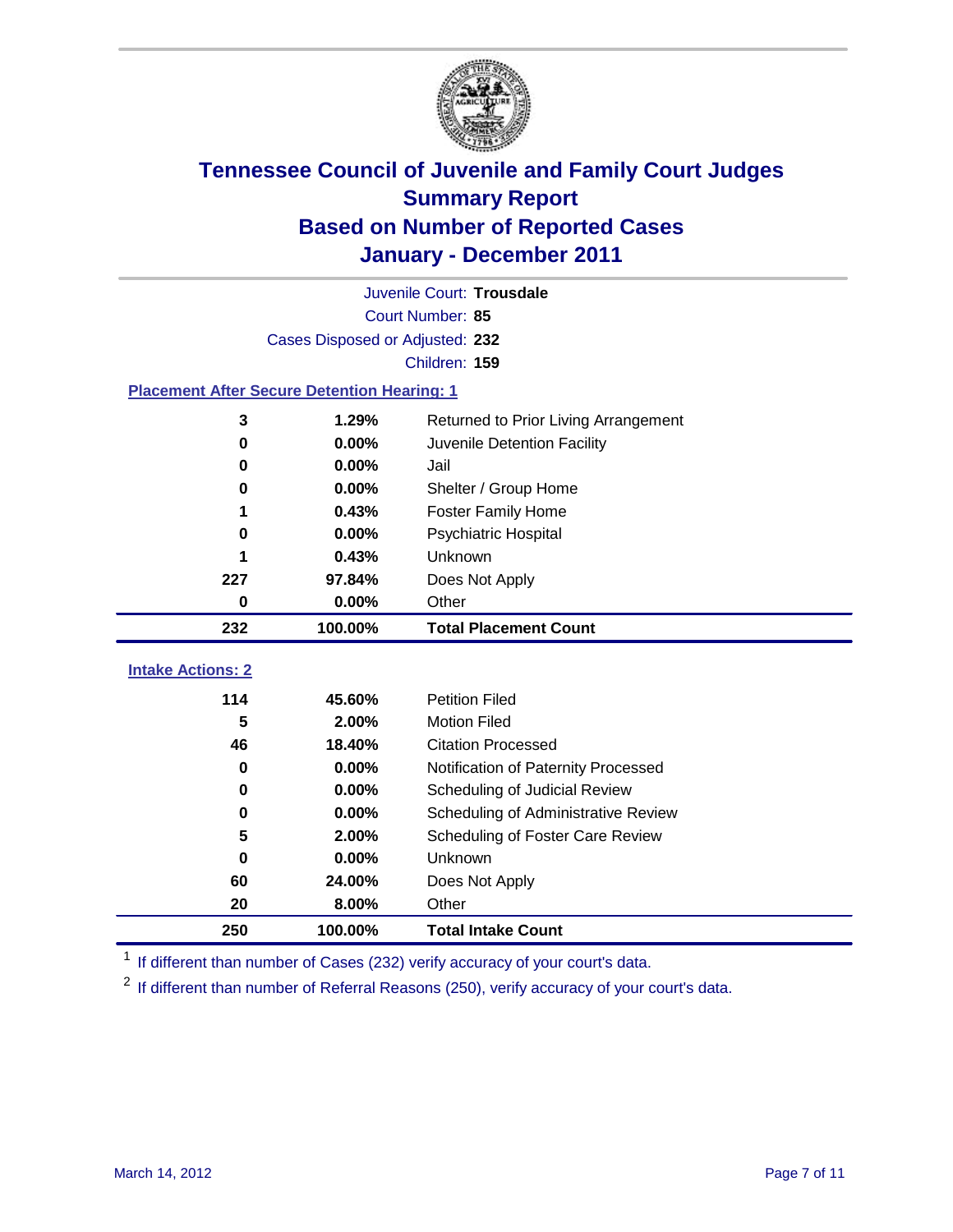

Court Number: **85** Juvenile Court: **Trousdale** Cases Disposed or Adjusted: **232** Children: **159**

### **Last Grade Completed by Child: 1**

| 32                                      | 20.13%  | Too Young for School         |  |
|-----------------------------------------|---------|------------------------------|--|
| 0                                       | 0.00%   | Preschool                    |  |
| 1                                       | 0.63%   | Kindergarten                 |  |
| 1                                       | 0.63%   | 1st Grade                    |  |
| 1                                       | 0.63%   | 2nd Grade                    |  |
| 1                                       | 0.63%   | 3rd Grade                    |  |
| 0                                       | 0.00%   | 4th Grade                    |  |
| $\mathbf{2}$                            | 1.26%   | 5th Grade                    |  |
| 2                                       | 1.26%   | 6th Grade                    |  |
| 6                                       | 3.77%   | 7th Grade                    |  |
| 10                                      | 6.29%   | 8th Grade                    |  |
| 15                                      | 9.43%   | 9th Grade                    |  |
| 17                                      | 10.69%  | 10th Grade                   |  |
| 14                                      | 8.81%   | 11th Grade                   |  |
| $\bf{0}$                                | 0.00%   | 12th Grade                   |  |
| 0                                       | 0.00%   | Non-Graded Special Ed        |  |
| 0                                       | 0.00%   | <b>GED</b>                   |  |
| $\mathbf 2$                             | 1.26%   | Graduated                    |  |
| 0                                       | 0.00%   | <b>Never Attended School</b> |  |
| 55                                      | 34.59%  | Unknown                      |  |
| $\mathbf 0$                             | 0.00%   | Other                        |  |
| 159                                     | 100.00% | <b>Total Child Count</b>     |  |
| <b>Enrolled in Special Education: 1</b> |         |                              |  |

| 159                                   | 100.00% | <b>Total Child Count</b> |  |  |
|---------------------------------------|---------|--------------------------|--|--|
| 81                                    | 50.94%  | Unknown                  |  |  |
| 77                                    | 48.43%  | No                       |  |  |
|                                       | 0.63%   | Yes                      |  |  |
| <u>Embreu III opecial Eugeanon. T</u> |         |                          |  |  |

One child could be counted in multiple categories, verify accuracy of your court's data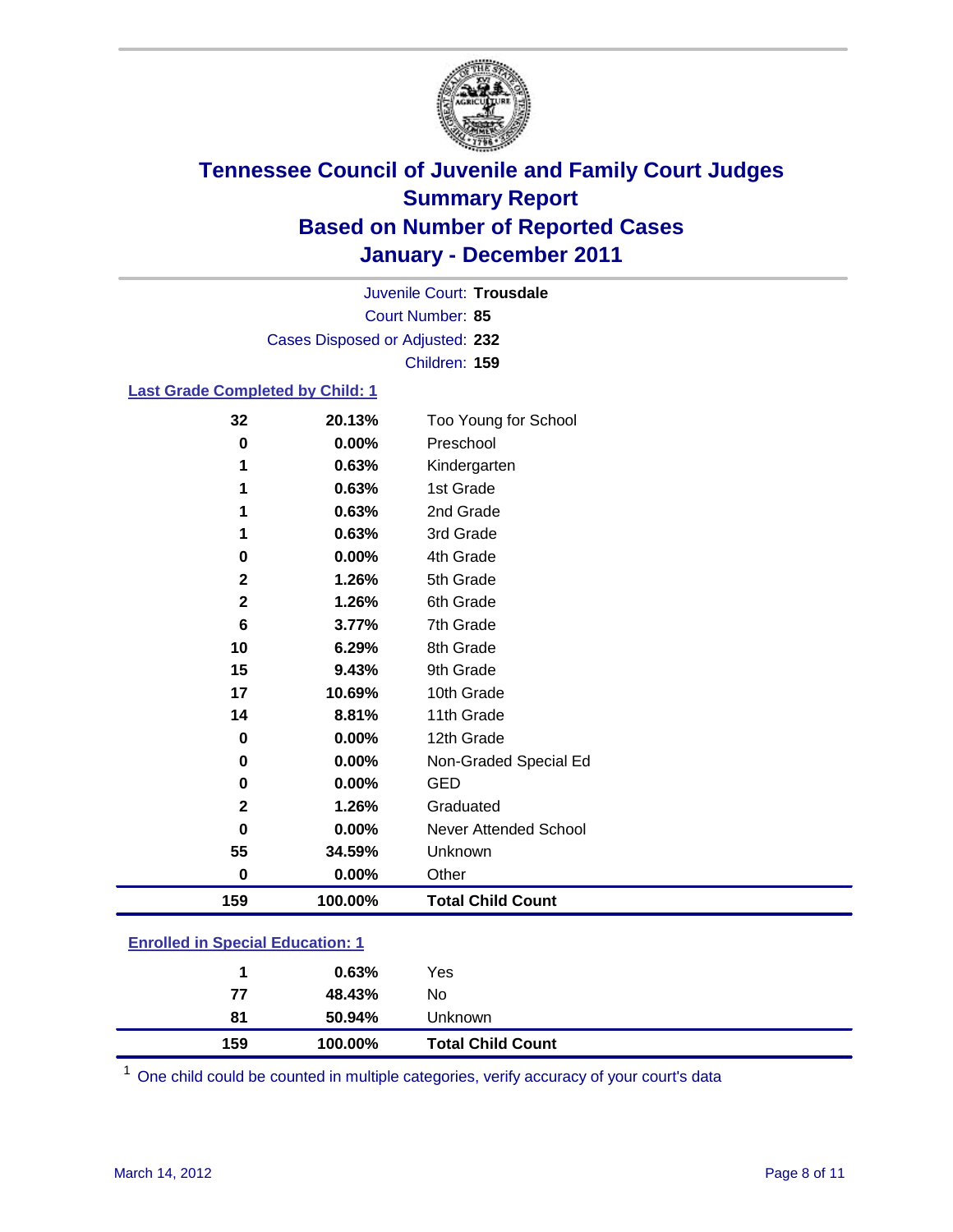

|                              |                                 | Juvenile Court: Trousdale |  |
|------------------------------|---------------------------------|---------------------------|--|
| Court Number: 85             |                                 |                           |  |
|                              | Cases Disposed or Adjusted: 232 |                           |  |
|                              |                                 | Children: 159             |  |
| <b>Action Executed By: 1</b> |                                 |                           |  |
| 116                          | 46.40%                          | Judge                     |  |
| 134                          | 53.60%                          | Magistrate                |  |
| 0                            | 0.00%                           | <b>YSO</b>                |  |
| 0                            | 0.00%                           | Other                     |  |
| 0                            | 0.00%                           | Unknown                   |  |
| 250                          | 100.00%                         | <b>Total Action Count</b> |  |

### **Formal / Informal Actions: 1**

| 77           | <b>30.80%</b> | Dismissed                                        |
|--------------|---------------|--------------------------------------------------|
| 0            | $0.00\%$      | Retired / Nolle Prosequi                         |
| 19           | 7.60%         | <b>Complaint Substantiated Delinquent</b>        |
| 0            | $0.00\%$      | <b>Complaint Substantiated Status Offender</b>   |
| 3            | 1.20%         | <b>Complaint Substantiated Dependent/Neglect</b> |
| 0            | 0.00%         | <b>Complaint Substantiated Abused</b>            |
| $\bf{0}$     | $0.00\%$      | <b>Complaint Substantiated Mentally III</b>      |
| 0            | $0.00\%$      | Informal Adjustment                              |
| 2            | 0.80%         | <b>Pretrial Diversion</b>                        |
| 0            | $0.00\%$      | <b>Transfer to Adult Court Hearing</b>           |
| $\bf{0}$     | $0.00\%$      | Charges Cleared by Transfer to Adult Court       |
| 58           | 23.20%        | Special Proceeding                               |
| $\mathbf{2}$ | 0.80%         | <b>Review Concluded</b>                          |
| 77           | 30.80%        | Case Held Open                                   |
| 12           | 4.80%         | Other                                            |
| 0            | $0.00\%$      | Unknown                                          |
| 250          | 100.00%       | <b>Total Action Count</b>                        |

<sup>1</sup> If different than number of Referral Reasons (250), verify accuracy of your court's data.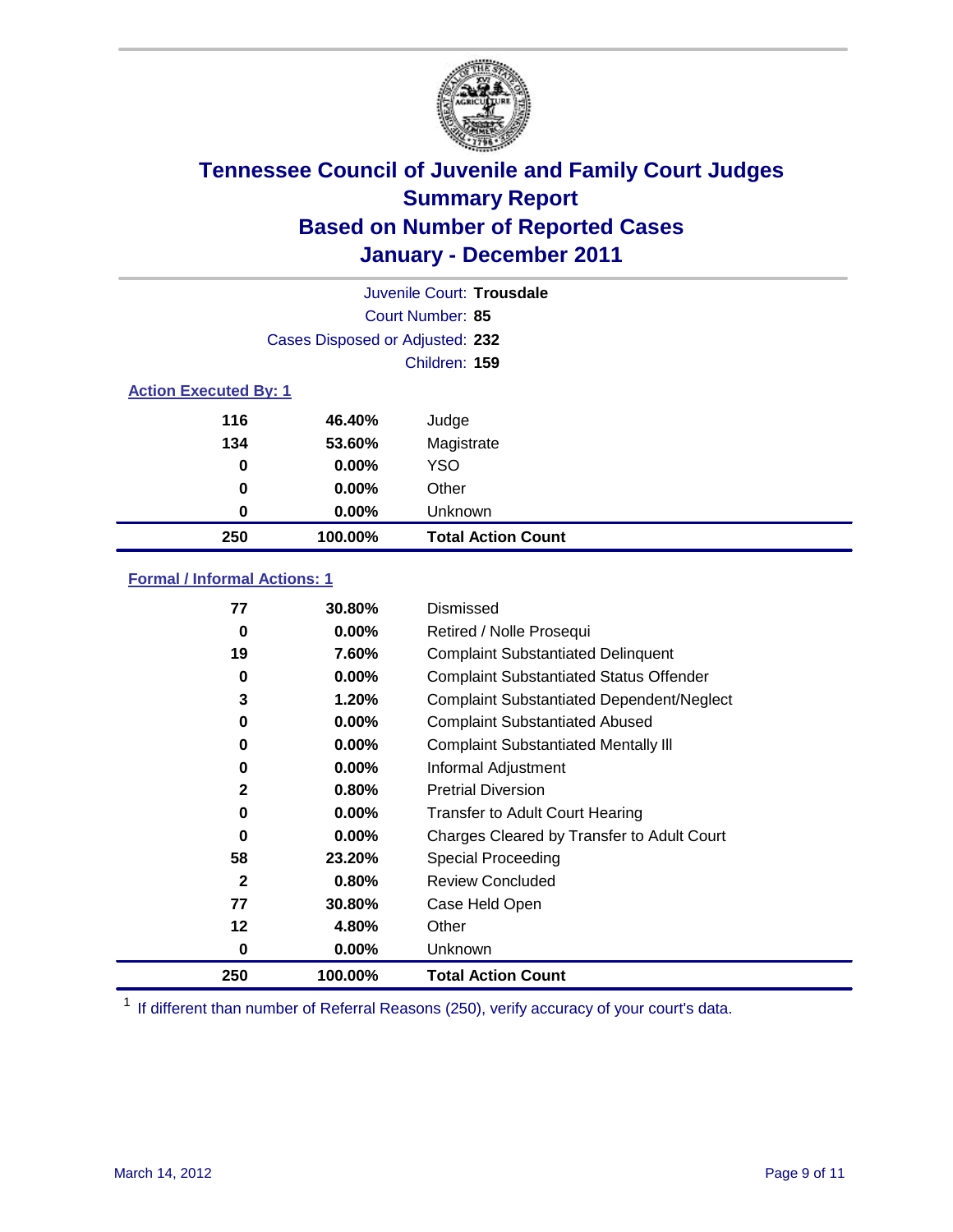

|                       |                                 | Juvenile Court: Trousdale                             |
|-----------------------|---------------------------------|-------------------------------------------------------|
|                       |                                 | Court Number: 85                                      |
|                       | Cases Disposed or Adjusted: 232 |                                                       |
|                       |                                 | Children: 159                                         |
| <b>Case Outcomes:</b> |                                 | There can be multiple outcomes for one child or case. |
| 65                    | 19.64%                          | <b>Case Dismissed</b>                                 |
| 0                     | 0.00%                           | Case Retired or Nolle Prosequi                        |
| 0                     | 0.00%                           | Warned / Counseled                                    |
| 71                    | 21.45%                          | Held Open For Review                                  |
| 0                     | 0.00%                           | Supervision / Probation to Juvenile Court             |
| 0                     | 0.00%                           | <b>Probation to Parents</b>                           |
| 8                     | 2.42%                           | Referral to Another Entity for Supervision / Service  |
| 0                     | 0.00%                           | Referred for Mental Health Counseling                 |
| 0                     | 0.00%                           | Referred for Alcohol and Drug Counseling              |
| 0                     | 0.00%                           | <b>Referred to Alternative School</b>                 |
| 0                     | 0.00%                           | Referred to Private Child Agency                      |
| 1                     | 0.30%                           | Referred to Defensive Driving School                  |
| 0                     | 0.00%                           | Referred to Alcohol Safety School                     |
| 0                     | 0.00%                           | Referred to Juvenile Court Education-Based Program    |
| 0                     | 0.00%                           | Driver's License Held Informally                      |
| 0                     | 0.00%                           | <b>Voluntary Placement with DMHMR</b>                 |
| 0                     | 0.00%                           | <b>Private Mental Health Placement</b>                |
| 0                     | 0.00%                           | <b>Private MR Placement</b>                           |
| 0                     | 0.00%                           | Placement with City/County Agency/Facility            |
| 0                     | 0.00%                           | Placement with Relative / Other Individual            |
| 14                    | 4.23%                           | Fine                                                  |
| 2                     | 0.60%                           | <b>Public Service</b>                                 |
| 0                     | 0.00%                           | Restitution                                           |
| 2                     | 0.60%                           | <b>Runaway Returned</b>                               |
| 0                     | 0.00%                           | No Contact Order                                      |
| 0                     | 0.00%                           | Injunction Other than No Contact Order                |
|                       | 0.30%                           | <b>House Arrest</b>                                   |
| 0                     | $0.00\%$                        | <b>Court Defined Curfew</b>                           |
| 0                     | $0.00\%$                        | Dismissed from Informal Adjustment                    |
| 0                     | $0.00\%$                        | <b>Dismissed from Pretrial Diversion</b>              |
| 1                     | 0.30%                           | Released from Probation                               |
| 0                     | $0.00\%$                        | <b>Transferred to Adult Court</b>                     |
| 0                     | 0.00%                           | <b>DMHMR Involuntary Commitment</b>                   |